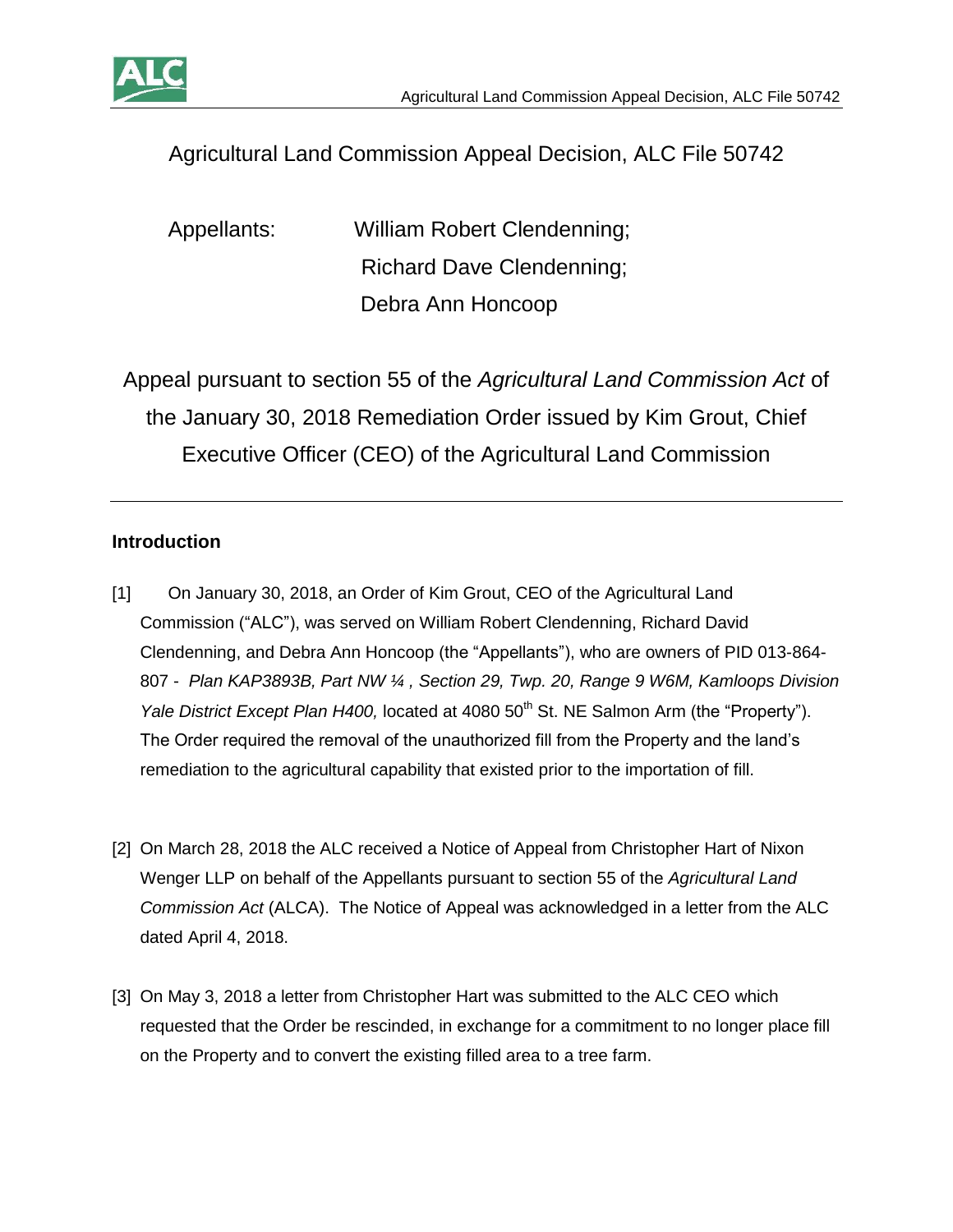

- [4] On June 25, 2018, the Appeal Panel provided direction regarding procedure related to the Appeal Hearing and applicable timelines (the "June 25, 2018 Directions"). The June 25, 2018 Directions included timelines for the submission of additional information and representations.
- [5] On July 16, 2018, written submissions were provided on behalf of the Appellants by Christopher Hart.
- [6] The appeal process included a review of written material provided by the Appellants, and an oral hearing conducted by the Appeal Panel consisting of Jennifer Dyson (ALC Chair) and ALC Vice Chairs Richard Mumford, Dave Zehnder, Linda Michaluk, and Dave Merz. The oral hearing occurred on July 26, 2018 at the ALC Offices located in Burnaby, BC (the "Oral Hearing").

#### **Background**

[7] The Order relates to a property located at 4080  $50<sup>th</sup>$  St. NE Salmon Arm, BC (as defined above, the "Property"). The legal description of the Property is:

PID : 013-864-807 - *Plan KAP3893B, Part NW ¼ , Section 29, Twp. 20, Range 9 W6M, Kamloops Division Yale District Except Plan H400*.

- [8] The Property is 8 ha in area and is located within a designated agricultural land reserve ("ALR") as defined in section 1 of the ALCA.
- [9] The involvement of Compliance and Enforcement (C&E) staff of the ALC with the Property began on March 30, 2018. Timeline highlights are set out below.
	- On March 30, 2017 the ALC received information from the Ministry of Forest Lands and Natural Resource Operations (FLNRO) that a considerable amount of clay had been deposited on 1 ha of the Property.
	- The Property was inspected on April 6, 2017 by ALC C&E Officer Roland Persinovic, who issued a Stop Work Order (and posted a sign) to cease the further deposition of fill.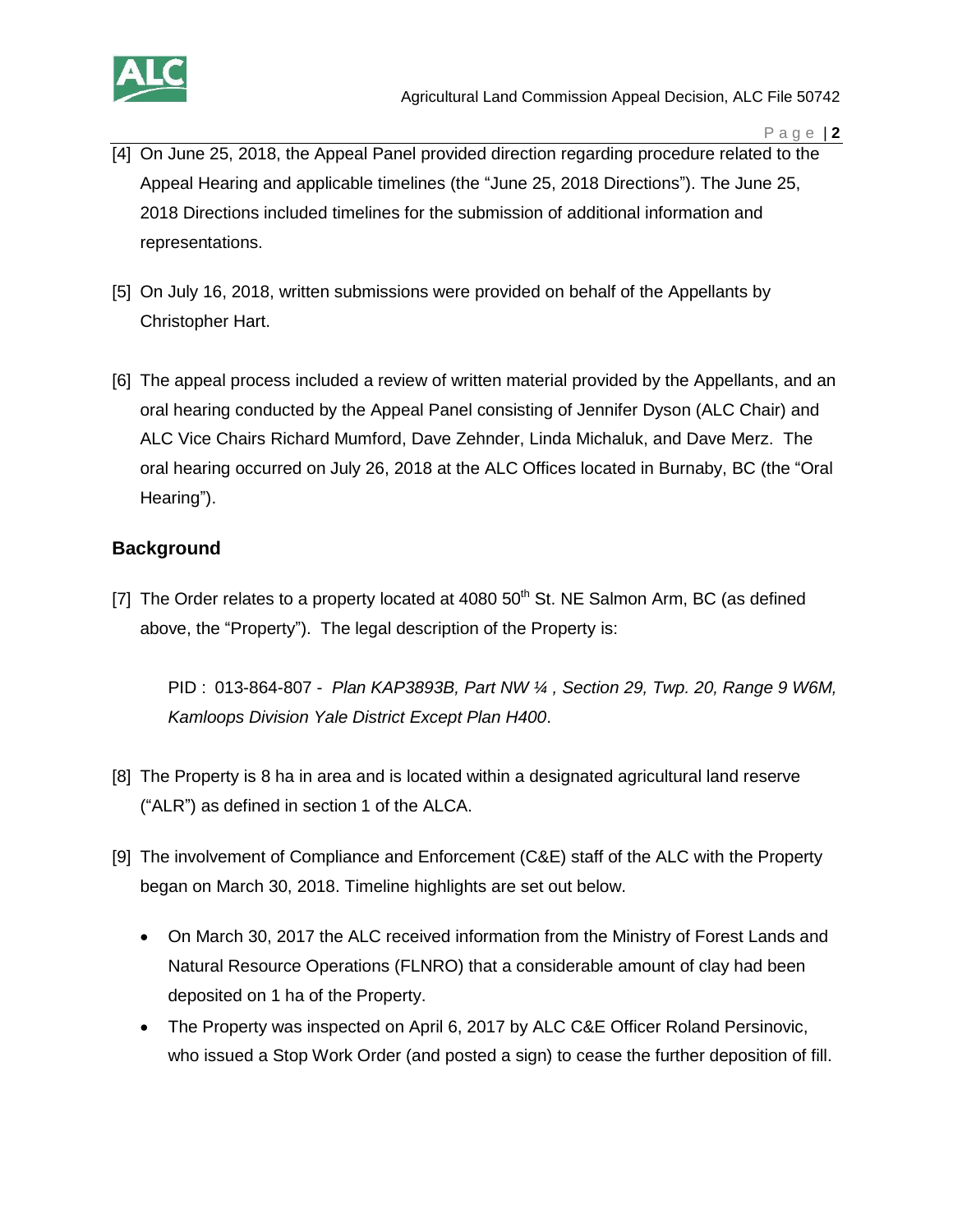- On August 3, 2017 a contravention notice was issued to the landowners to submit a remediation plan by August 25, 2017 for the ALC's review and approval. The landowner contacted the ALC staff and advised that the purpose of the fill was for agricultural purposes, and to control mosquitoes.
- The property was re-inspected by Roland Persinovic on November 1, 2017. He confirmed that no further fill had been deposited in the interim.
- ALC staff agrologist Katarina Glavas advised the ALC C&E Officer that based on the characteristics of the imported fill (i.e. clay) the site is incapable of draining adequately and poses a poses a flood risk to the subject land and neighbouring properties.

## **The Order**

- [10] Among the various materials the Appeal Panel had before it is a copy of the Order together with the documents referenced therein. These documents comprised the "ALC Documents Package" to which the Appellants were provided electronic access on June 25, 2018 as part of this Appeal.
- [11] On January, 2018 the CEO issued the following Order:

"*Accordingly and in the circumstances*, *pursuant to Section 52(1) of the Act as Chief Executive Officer of the Commission I hereby Order the Owners, and their agents, representatives , employees and any other person acting on their behalf to;* 

- *1) Remove all of the unauthorized fill from the Property; and*
- *2) Remediate the Property to the agriculture capability that existed prior to or better than what existed before the importation of the unauthorized fill.*

*The above requirements must be completed by June 30, 2018, unless prior to that time, I agree in writing to vary this remediation order."* 

# **Notice of Appeal**

[12] Section 55(1) of the ALCA permits an appeal from certain specified orders, including an order made under sections 50 and 52 of the ALCA. Section 55(1) states as follows: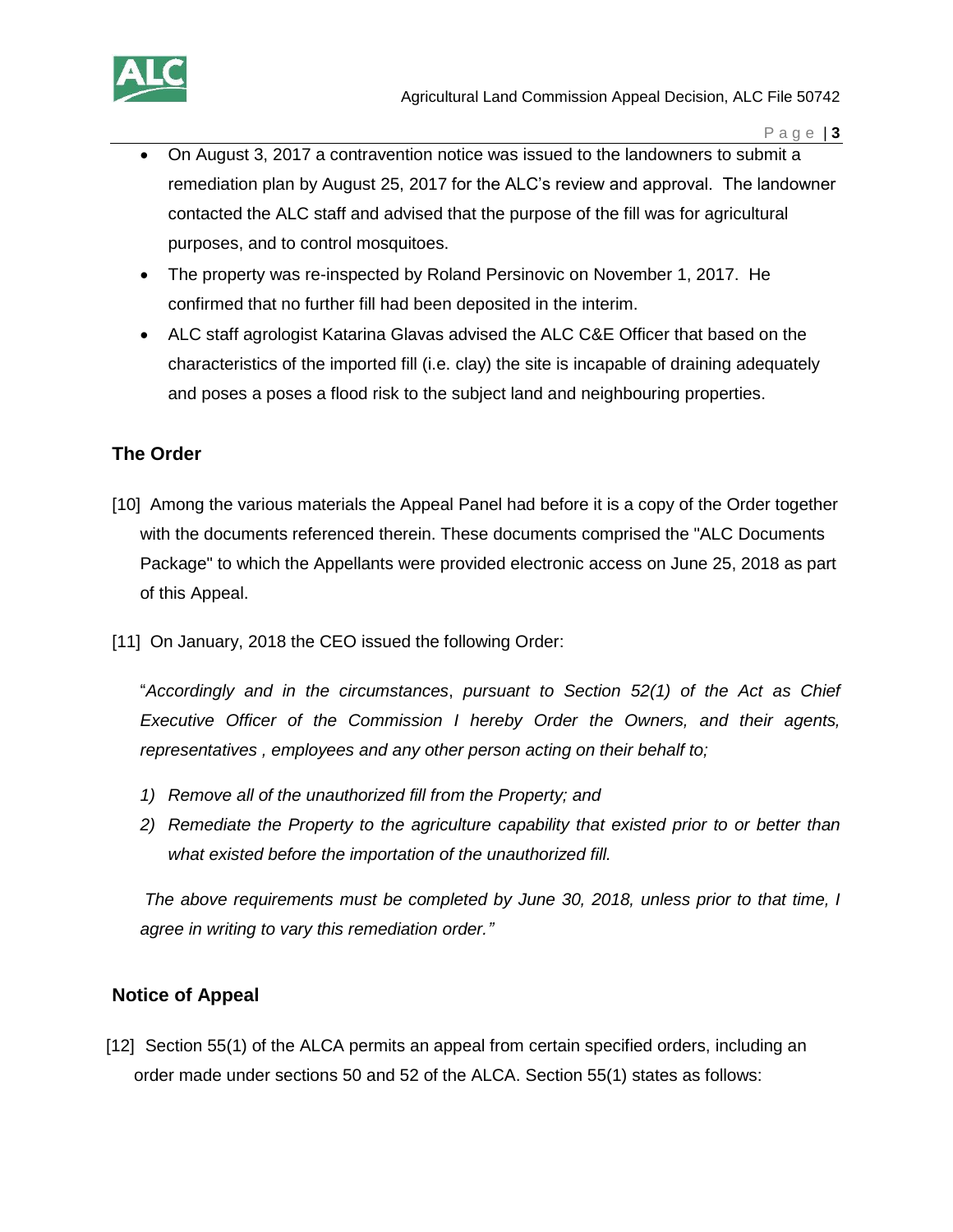

*A person who is the subject of a determination, a decision, an order or a penalty under section 50, 52 or 54 (1) may appeal the determination, decision, order or penalty to the commission by serving the commission with a notice of appeal.*

[13] On March 28, 2018 the ALC received a Notice of Appeal of the Order from the Appellants.

## **Written Evidence and Written Submissions**

- [14] The Appellants' submissions as presented by Christopher Hart, counsel for the Appellants, included: the Notice of Appeal received March 28, 2018; the May 3, 2018 letter from Christopher Hart and the July 16, 2018 Appeal Submission (together, the "Appeal Submissions"). The Appeal Submissions indicate the following:
	- 1. The property was purchased by William Clendenning in 1990 and at that time the land at issue (~1 ha) was low lying, boggy and incapable of growing crops. Also horses boarded on the Property suffered from hoof rot.
	- 2. Around 1997 William Clendenning arranged for fill to be placed on the land to prevent hoof rot.
	- 3. Between 1997 and 2018 the other Appellants Richard Clendenning and Debra Honcoop became co-owners of the Property for estate purposes.
	- 4. The Appellants assert that the CEO of the ALC does not have the authority to require the Appellants to remove unauthorized fill and remediate the land because the placement of fill was undertaken as a designated use in Subsection 2(2) to 2.2 of the Regulations and, as such, is considered a farm use for the purposes of the ALCA.
	- 5. The Appellants state that Section 4 of the Regulation provides for notification for specified farm uses but do not provide the CEO with the authority to make orders.
	- 6. It is the Appellants' position that they have not caused damage to the land because prior to filling the land had no agricultural potential. Since placing the fill, the land can now support crops and would no longer harm horses' hooves.
	- 7. Richard Clendenning and Debra Honcoop are William Clendenning's children and became landowners solely for estate purposes only. At no time did Richard Clendenning and Debra Honcoop play any role in the filling of the land.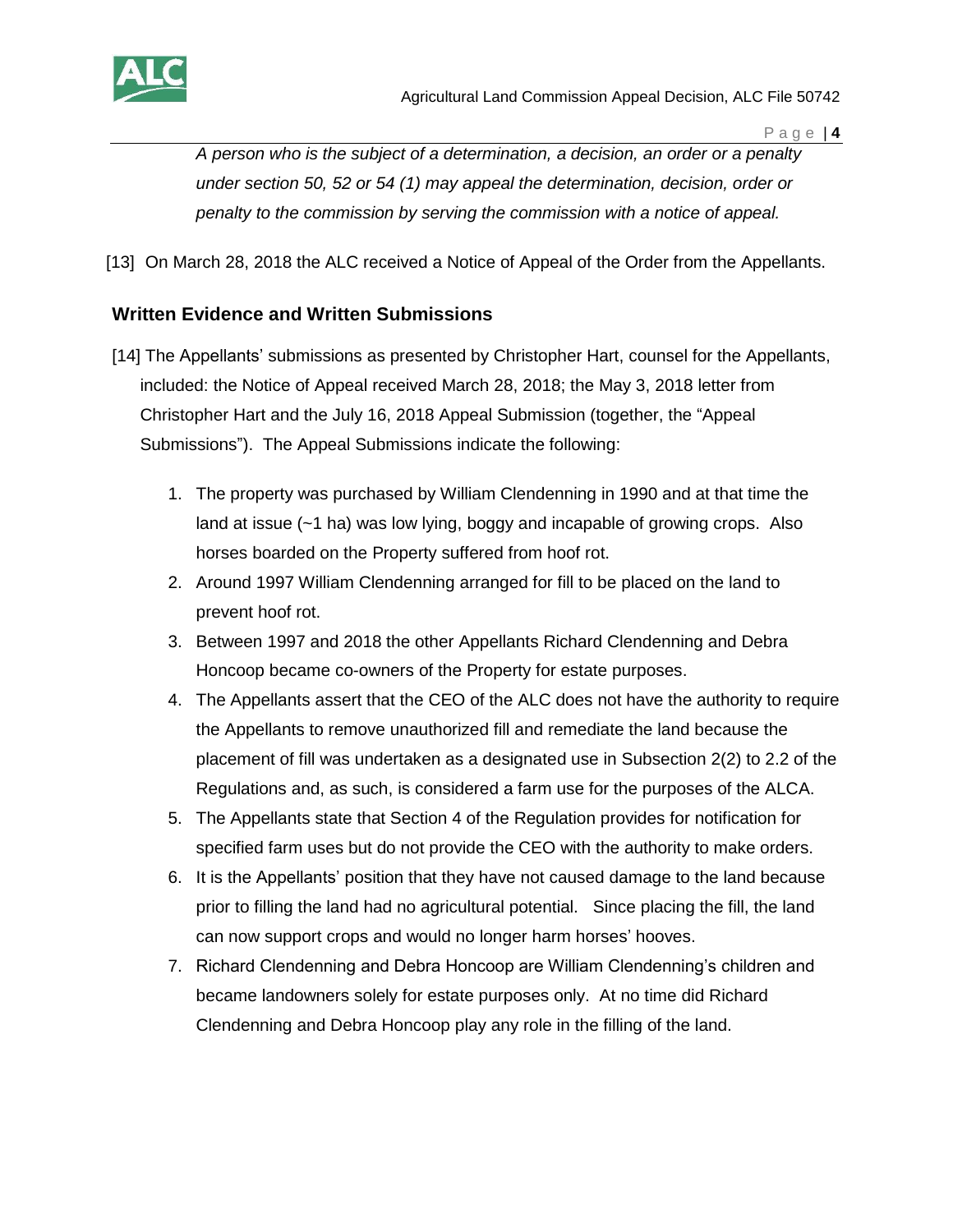

## **Oral Hearing**

- [15] The Oral Hearing was held on July 26, 2018 at the ALC Offices at #201, 4940 Canada Way, Burnaby, BC.
- [16] Christopher Hart attended the hearing in person while Richard Clendenning, William Clendenning and Debra Honcoop attended by way of telephone.
- [17] During the Oral Hearing, oral submissions addressing the written Appeal Submission of July 16, 2018 were made.

#### **Relief Requested on Appeal**

[18] Section 55(2) of the ALCA states:

*On an appeal under this section, the commission may (a) confirm or reverse the determination, decision, order or penalty, or (b) refer the matter, with or without directions, back to the person who made the initial determination, decision or order.*

[19] The relief sought by the Appellants as set out in the Appeal Submission dated July 16, 2018 is:

*"…the Order of the Chief Executive Officer dated January 30, 2018 should be completely or partially reversed for all of or one more of the Appellants, or, alternatively that the matter be referred with or without direction back to the person who made the initial determination decision or order"* 

#### **Appeal Panel's Findings**

[20] The Appeal Panel made the following observations and findings:

1) The Appeal Panel notes that the CEO's authority to order the removal of unauthorized fill from the Property and to remediate the Property derives from Section 52 of the ALCA. The Panel notes that a person who intends to fill must give notice of doing so prior to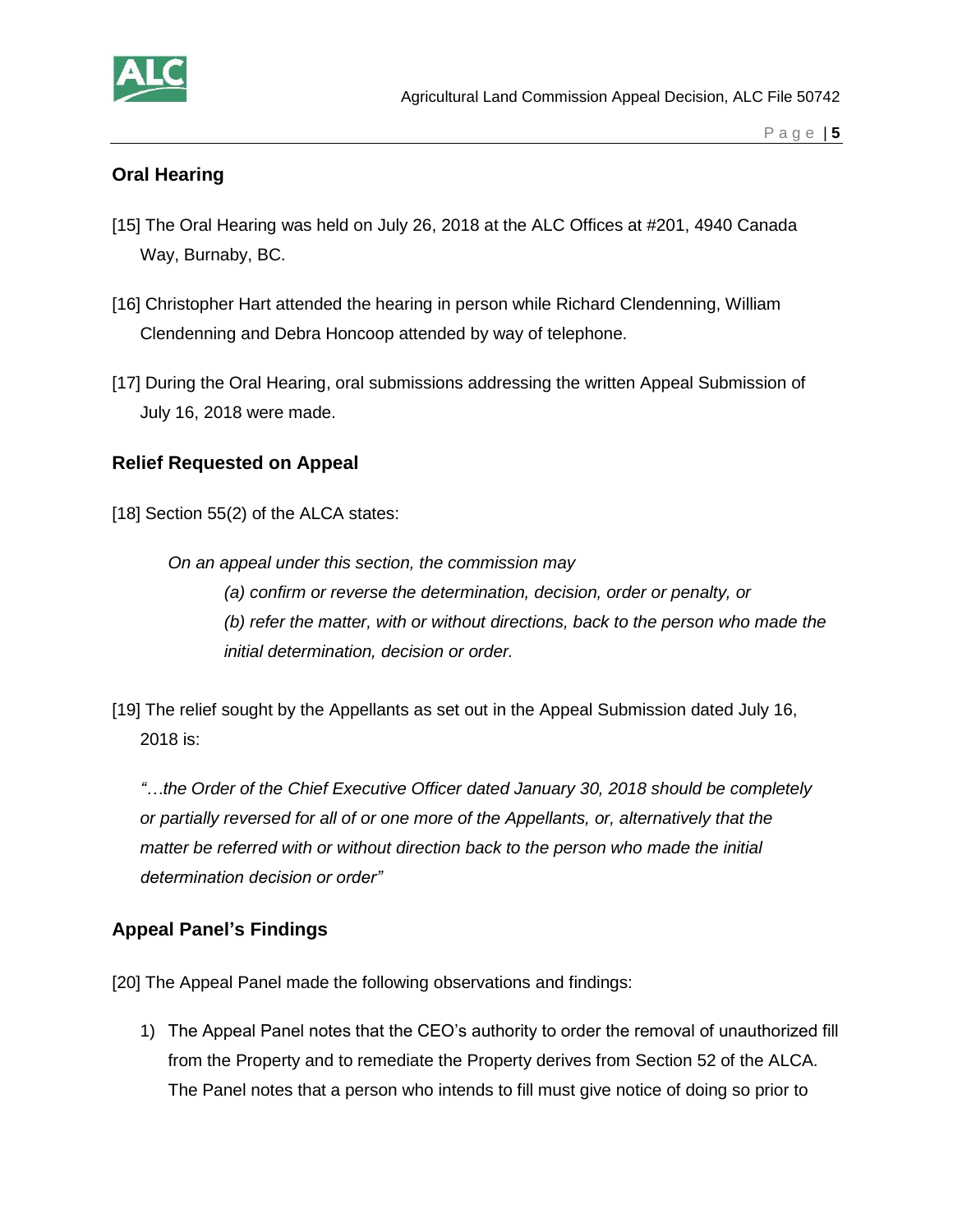

importing the fill. No evidence was provided that the Appellants approached the ALC with notification of intention to fill. Consequently, the Panel does not concur with the Appellants' assertion that the CEO has no authority to issue the order that is the subject of this appeal. The Panel finds that the CEO has the authority to order the removal of unauthorized fill from the Property and to remediate the Property.

- 2) The Appeal Panel considers the Appellants' assertion that no damage was caused to the land to be compelling. The word "damage" refers to loss or injury, or deterioration of the land's capacity to support agriculture. The Appeal Panel notes that while a statement from the ALC agrologist was referenced, there was no evidence on the record to show a site visit was undertaken, that test pits were dug or that an on-site agricultural assessment was conducted by a professional agrologist and/or a soils specialist to confirm that damage had, in fact, occurred. As a result, the Panel finds there were no assessments undertaken to confirm that the land was materially worse for agriculture after the deposit of the fill, i.e. that "damage" had occurred.
- 3) The Panel notes that section 52 (2) of the ALCA provides the authority for the CEO to make an order that a person repair or mitigate damage caused to agricultural land. In the absence of assessments to confirm that agricultural land was "damaged", the Appeal Panel finds that the Order should reversed, and allows the appeal.

## **Conclusion**

[21] Having received and considered the information submitted as part of the appeal, the Appeal Panel reverses the Order.

Appeal Panel:

Richard Mumford **Dave Merz** 

R. armford

 $27$